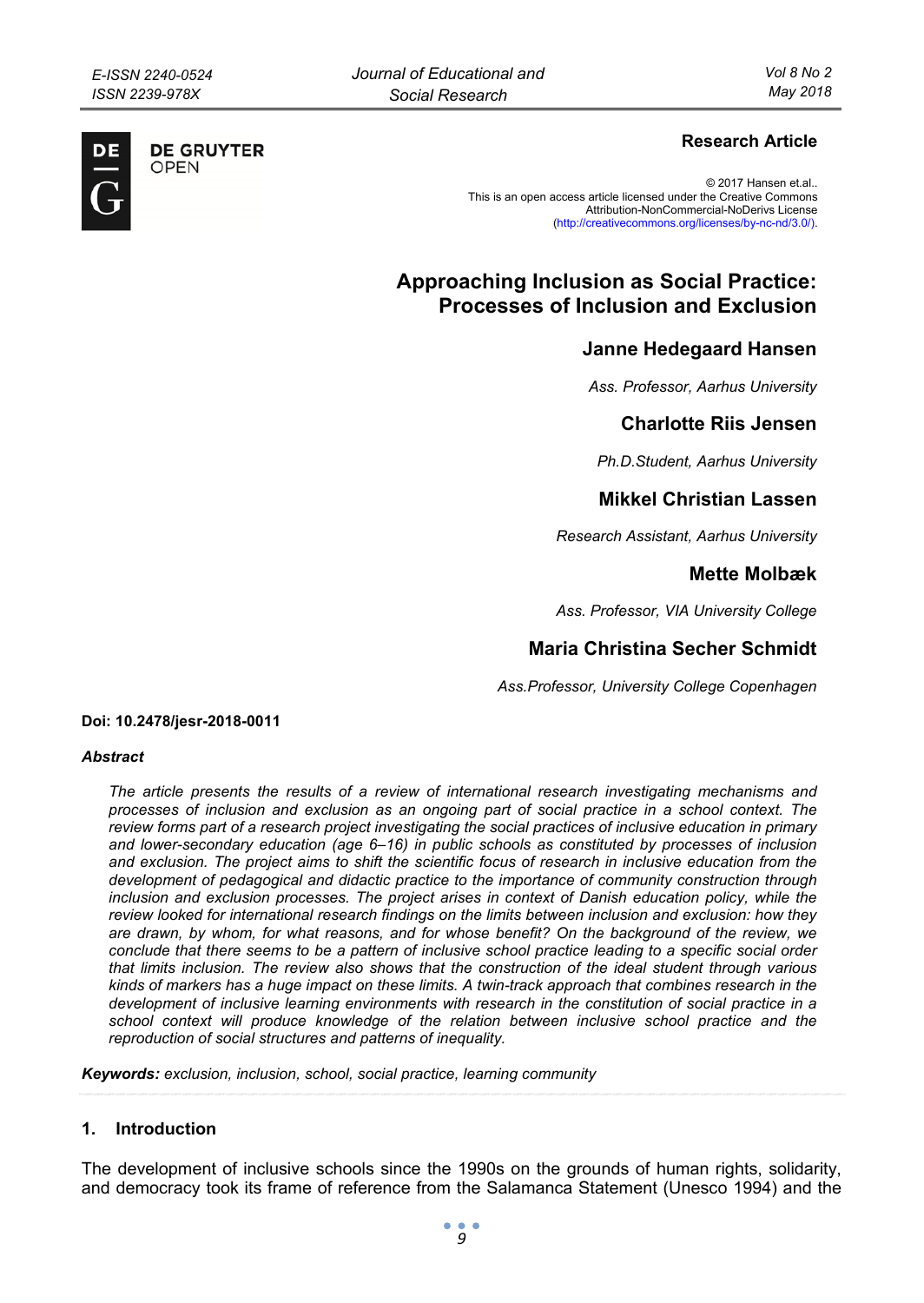| E-ISSN 2240-0524 | Journal of Educational and | Vol 8 No 2 |
|------------------|----------------------------|------------|
| ISSN 2239-978X   | Social Research            | May 2018   |

United Nations Convention on the Rights of Disabilities (UN 2006). In this context, inclusive education refers to ensuring all students participating in learning activities and being social accepted. Educational policy requiring children with special needs to be included in ordinary learning environments in public schools rather than in specialised schools targeted at special educational needs has challenged the traditional distinction between the fields of general and special education. These two distinct fields of practice are based on two bodies of educational theory – a theory of general education and a theory of special education. The same distinction is also found in the field of educational research. Our hypothesis is that the traditional distinction between general and special education reduces the approach to inclusive education to a matter of pedagogical and didactic knowledge, organisation, and collaboration between teachers and other educators.

In Denmark, the development of inclusive schools has been highly prioritised at both government and municipal level, and in the field of pedagogical and didactic practice. Several areas in the field of inclusive education have been investigated and documented in Danish and international research: first, the characteristics of effective inclusive schools (Ainscow, Booth & Dyson 2006; Farrell 2001; Mitchell 2008) and inclusive learning communities (Egelund & Tetler 2009; Westwood 2005; Hansen et al. 2014); second, how inclusive processes in educational, pedagogical, and didactic practice can be supported by teachers' and other educators' collaboration, supervision, classroom management, and school leadership and reorganisation (Ainscow, Booth & Dyson, 2006; Avramidis & Norwich 2010; Clarke, Dyson & Millward 1998; Jensen, 2017; Molbæk 2016; Schmidt 2015, Tetler, Molbæk, & Jensen 2016;); and third, the identification of dilemmas, barriers, and opportunities in relation to inclusive processes (Allan & Slee 2008; Booth & Ainscow 2002; Brantlinger 1997; Florian 2005; Nilholm & Alm, 2010; Norwich 2013; Westwood 2005). Both in the research and in practical school-based experience, attempts have been made to develop knowledge of how different disciplines, professions, practices, and forms of knowledge can be integrated and interlinked so as to realise the political goal of inclusive schools.

A small number of schools and municipalities in Denmark have succeeded in developing inclusive education, and fewer students than previously are being placed in special schools and classes. But for the most part, the development of inclusive education is still a challenge for teachers and other educators. Not all school students meet the government targets and transition to increased inclusion. It seems that students with special needs are less engaged in both learning and social activities, and that students with special needs express lower academic self-confidence, lower academic development, and lower academic approval (SFI 2016; UVM 2016). Too many young people are not prepared for further education when they leave secondary school at the age of sixteen. In 2016, 27 per cent of students in eighth grade were found to be unready to begin a general or vocational upper secondary education, and too few students are meeting government targets for completing primary and lower-secondary school (UVM 2016). In upper secondary schools (age 16 to 19) the dropout rate is much too high, and many students do not reach the government's target for completion (SFI 2015).

### **2. Approaching Inclusion**

The reasons why the gap between research knowledge and school practice remains so wide derive from a range of complex and interconnected factors. The present research project – 'Approaching Inclusion' – aims to shift the focus from understanding inclusion as a matter of the transformation of pedagogical and didactic practice to seeing it as a social practice that is in turn constituted by *both* inclusion *and* exclusion processes (Hansen 2012; Laclau 1996; Luhmann 2002). A social practice is here defined as a practice producing and reproducing norms, values, rules, and routines through social processes, interactions, and relationships leading to a specific social order (Bjerre 2015; Bourdieu 1998; Bourdieu & Wacquant 1992; Ehn & Löfgren 2006; Hansen 2012, 2016; Lave & Wenger 2004).

An important prerequisite for the study of environments that favour inclusive learning is the concept of how communities are constituted. This topic has not been adequately explored in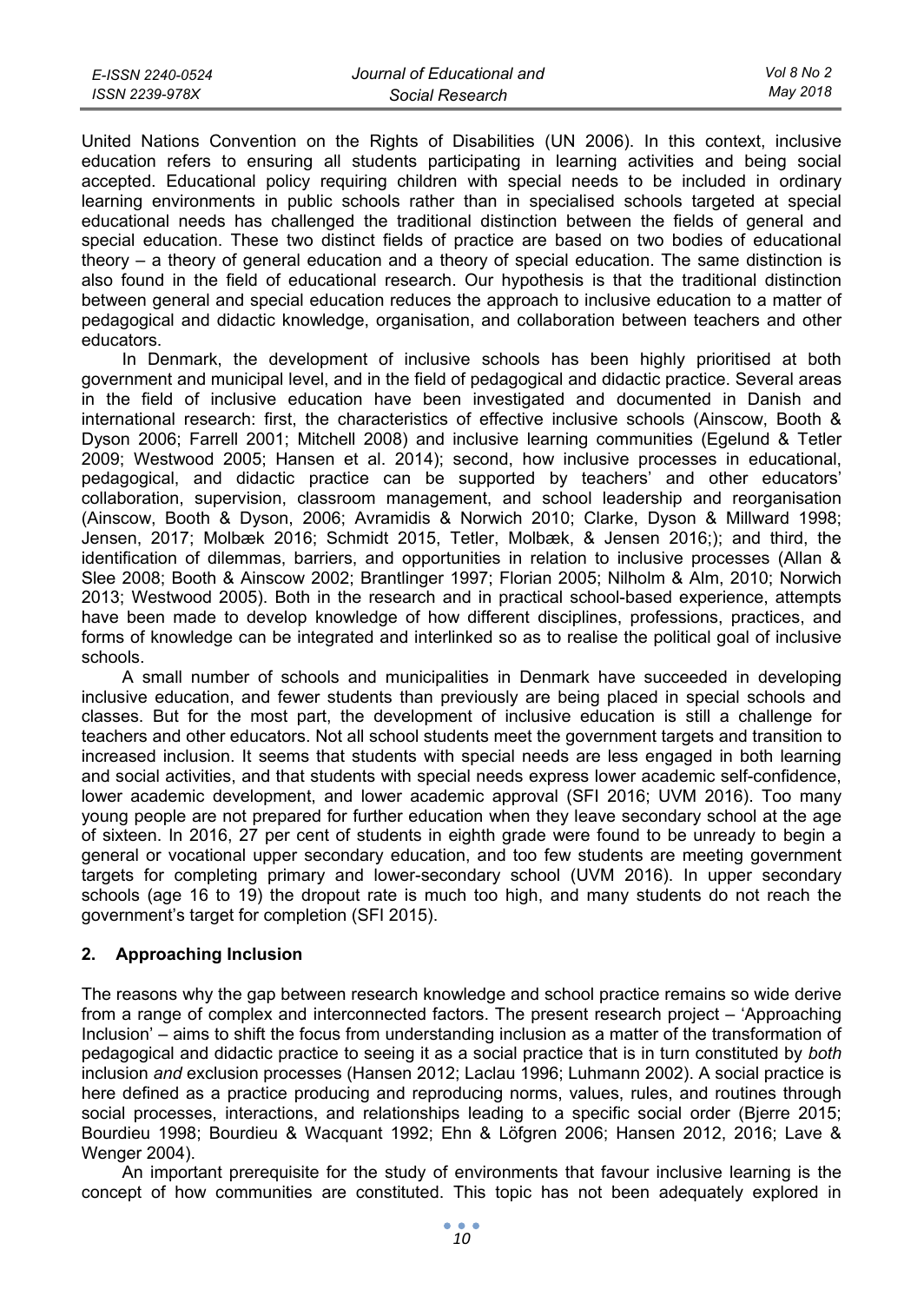| E-ISSN 2240-0524 | Journal of Educational and | Vol 8 No 2 |
|------------------|----------------------------|------------|
| ISSN 2239-978X   | Social Research            | May 2018   |

educational research to date. The main question here is how to develop inclusive learning environments that will ensure the learning and development of all pupils within a social practice, while managing the processes of inclusion and exclusion. The constitution of communities always presupposes the establishment of shared rules, moral, values, and norms – of a collective social identity. Individuals adapt to a collective identity by learning and following rules and principles and internalising shared understandings in order to be included. At the same time, society reflects individual difference up to a point in order to ensure all individuals' participation. The constitution of social practice is thus a negotiation between individuality and collectivity: while society reflects differences, individuals reflect a collective social identity to a certain degree (Bjerre 2015; Bourdieu et al. 1999; Hansen 2016). There are always limits to how much diversity society can accommodate before it breaks apart and its social structure is destroyed (Hansen 2012, 2016; Laclau 1996).

From this perspective, the relationship between individual and society can be seen not just in terms of society failing individuals, but also in terms of individuals failing society (Bjerre 2015). In order to secure the cohesion of a given social practice, the balance between individuality and collectivity must therefore be negotiated so as to define how much diversity a particular social practice can accommodate while securing its social structure. In other words, all communities constitute themselves through inclusion *and* exclusion processes. A unilateral focus on inclusion ignores the sociological point that in order to secure their own existence, communities need to place limits on what can be included and what must be excluded (Bourdieu 1998; Hansen 2012, 2015, 2016; Jenkins 2000; Laclau 1996).

Analysis of the limits to inclusion will therefore help us to uncover the processes that make specific behaviours and positioning as subjects either possible-and-meaningful or not-possible-andnot-meaningful for inclusion in a particular school or learning community. In this way a certain space can be created in which to identify the patterns that exclude those differences that would allow the creation of a more inclusive learning environment (Becker 2008; Donzelot 1995; Goffman 2014; Hansen 2016; Laclau 1996).

The constitution of communities is complex and formed by many different agents and discourses. The present research project is limited to only investigate how teachers and other educators contribute to the constitution of social practice in public schools through their professional practice, collaboration, and meaning making. By this means it explores how teachers and other professionals can impact on student participation and learning possibilities. The project began in January 2016, and the six months of fieldwork are now complete. Six different schools and twelve classes (second and eighth grade) were followed. Each classroom was observed for one week using video and field notes, and teachers and other educators were observed at various different kinds of meetings, in total 72 meetings. Our approach to fieldwork was influenced by ethnomethodology, grounded theory, and discourse theory (Bruner 1990; Laclau & Mouffe 1995, Mead 2015).

By investigating teachers' and other educators' practice and collaboration, we were able to gain a deeper understanding of the invisible and implicit patterns in social practice that, in learning environments, limit inclusion. Such limits regulate the degree of diversity and secure the existence of a specific social practice (Bruner 1990; Hansen 2012, 2016; Mead 2015).

At the same time, we hope to identify the dominating discourses related to inclusion within the discursive field of public schools. Teachers and other educators represent a specific school culture, and are therefore part of a specific professional and theoretical way of understanding teaching and learning. The teachers' and other educators' practice and meaning making represents wider and more general discourses on professionalism, schools, teaching, and education. These discourses also affect the conditions that structure teachers' actions and meaning making (Hansen 2012; Laclau 1993; Laclau & Mouffe 1985). Identifying the teachers' and other educators' practice and meaning making allow us to identify the discourses that they produce and reproduce through acting and constructing meaning.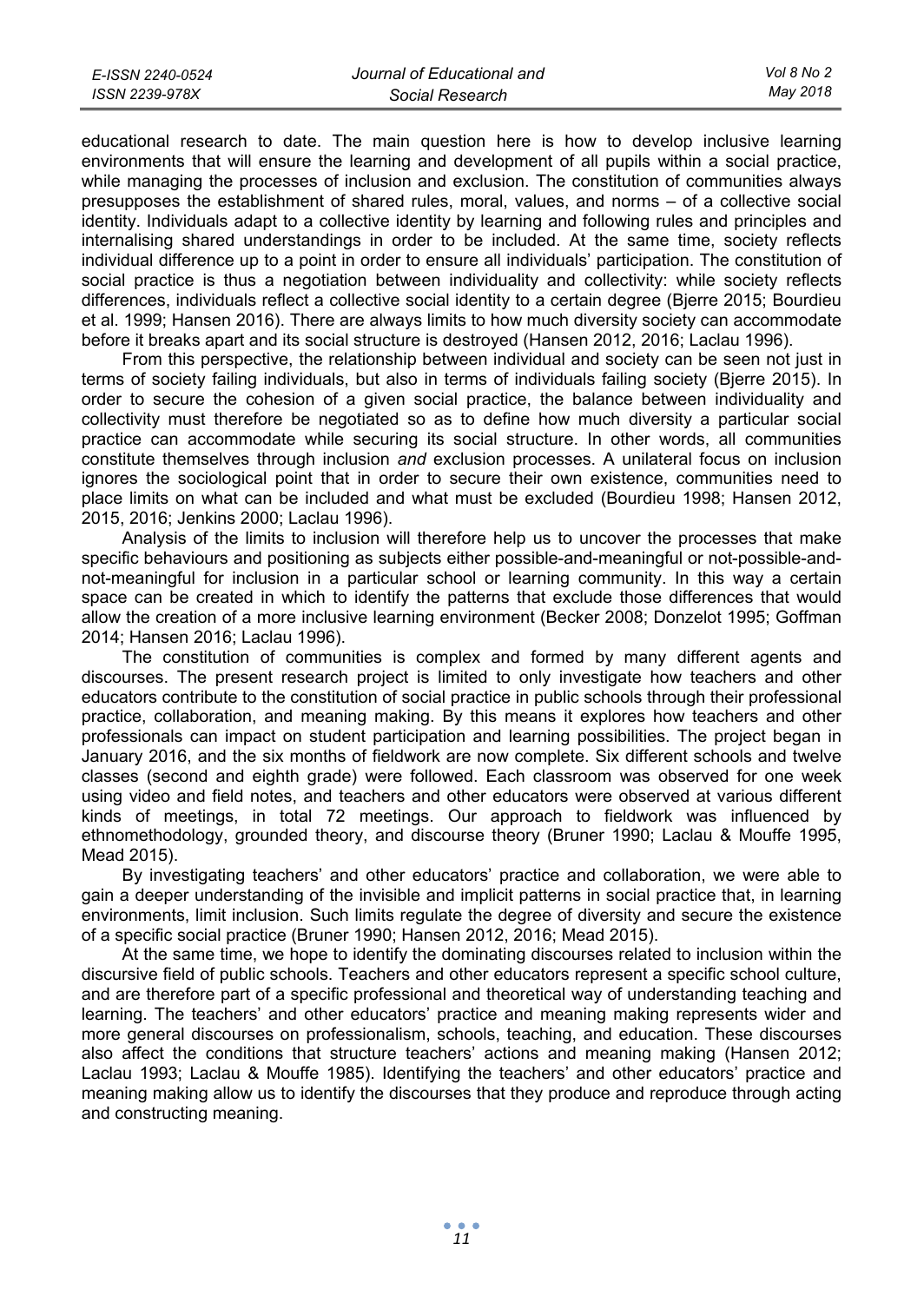### **3. Methodology**

#### *3.1 Research aims*

In preparation for our fieldwork, we reviewed existing research relevant to the project. We wanted to obtain an overview of international research on inclusion and exclusion processes as an ongoing part of social practice in a public school setting. Because our objective is to shift the scientific focus in educational research to the importance of the constitution of learning communities through inclusion and exclusion processes, we looked for findings on how the limits between inclusion and exclusion are drawn, by whom, for what reasons, and for whose benefit.

### *3.2 Procedures*

In our search for studies of processes of inclusion and exclusion in school and classroom, we included peer-reviewed studies from 1999 to October 2016 written in English, Danish, Norwegian, and Swedish. The search was based on findings from four research databases: ERIC, Educational Research Complete, Sociological Abstracts, and the Danish Research Database. As we are conducting fundamental research rather than focusing on teaching, didactic, or pedagogical findings or specific methods to enhance inclusive practice, we used broad-based keywords in our search. These included: inclusion, exclusion, process, social practice, social acceptance, social interaction, boundaries, relation, school, classroom community, learning environment, and teaching.

The search yielded 1,257 research articles. On the basis of article titles and abstracts, 82 articles were selected for full-text screening. We followed inclusion and exclusion criteria when we read the articles.

| <b>Studies included</b>                                                          | <b>Studies excluded</b>                            |
|----------------------------------------------------------------------------------|----------------------------------------------------|
| Qualitative and quantitative research with explicit Inconclusive research design |                                                    |
| research design that coordinates with research questions                         |                                                    |
| Primary and secondary school                                                     | Other settings than primary and secondary school   |
|                                                                                  |                                                    |
| Focus on both mainstream settings and special aid                                | Focus exclusively on special education             |
|                                                                                  |                                                    |
| Analytic approach to inclusion and exclusion processes                           | Specific programmes or methods to achieve          |
|                                                                                  | inclusion                                          |
| Cover all children in the class                                                  | Specific target group, i.e. learning difficulties, |
|                                                                                  | disabilities, social class, ethnicities, or gender |
| General pedagogic                                                                | Specific subject                                   |
|                                                                                  |                                                    |

Of the 82 full-text readings, thirteen articles matched the scope of our research.

As we argued at the beginning of this article, most research on inclusive education has concentrated on the development of inclusive schools and inclusive learning environments through various kinds of interventions, strategies, and methods in the broadest sense. Accordingly, the pedagogical and didactic *concept* of inclusion has primary focused on the pedagogical or didactic *practice* of inclusion. Both concept and practice are mainly based on the idea that by focusing on inclusive pedagogical and didactic action and thinking it is possible to exclude exclusion. Therefore different kind of inclusive pedagogy and didactic methods have been developed in order to realize this idea of inclusion, e.g. differentiated teaching, co-teaching, LP. Etc. Firstly, this pedagogical and didactic understanding of inclusion has not taken into account the sociological point that inclusion presupposes some form of exclusion because exclusion is the prerequisite of inclusion and therefore no social practice is entirely free from exclusion. Secondly, pedagogy and didactic methods and practice are always an integrated part of social practice in schools and cannot be separated or isolated from social practice. In other words, pedagogy and didactic methods is just one element in social practice in schools and cannot transcend the constitutive mechanism of social practice.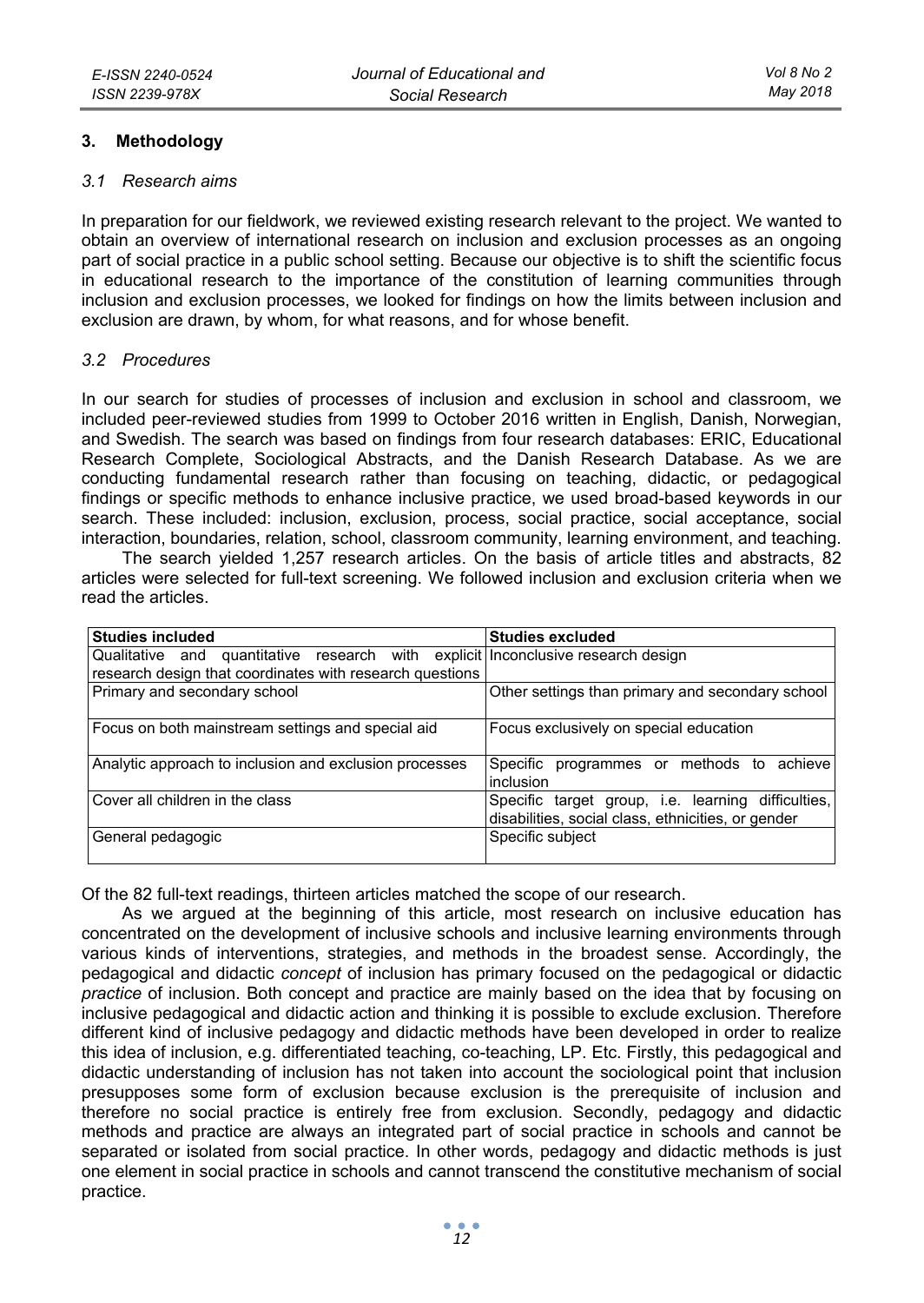| E-ISSN 2240-0524 | Journal of Educational and | Vol 8 No 2 |
|------------------|----------------------------|------------|
| ISSN 2239-978X   | Social Research            | May 2018   |

Of course school practice can gradually become more inclusive by developing pedagogical and didactic practice in a more inclusive way so the limit between inclusion and exclusion, despite being ever present, can change. The point is that the limit to inclusion can be delimited but inclusion cannot be limitless.

#### **4. Results and Findings**

In the following, we introduce and discuss the findings of the thirteen articles we selected. Our aim here is to show the contribution of our research to the existing knowledge base regarding processes of inclusion and exclusion in school practice. We have categorised the findings into four different themes.

#### *4.1 Constructions of the ideal student*

Several studies find that teachers tend to construct an understanding of the ideal and normal student, to which all students are compared. Processes of inclusion and exclusion unfold without questioning this ideal. These processes are implicit, unintended, and not visible to the teachers concerned, but they lead to specific social patterns that have a huge impact on the participation possibilities for all students. Teachers support some students who do not conform to the ideal in order that they may be included, while other students remain excluded.

In order to understand how exclusion processes may occur during the development of inclusive learning environments that are intended to ensure the participation of all students, we need to understand how these processes are legitimised, in various ways and by various logics. In our review we found seven projects investigating this issue.

Arnesen, Mietola, and Lahelma (2007) point out that teachers use a kind of psychological mindset that normalises specific ways of being a student. Accordingly, articulations are developed that deal with personality, motivation, anxiety, intelligence, learning difficulties, and special needs. They further found that these understandings locate the problem with the individual and are often deficiency-oriented. When teachers talk about inclusion, they are referring to the learning community; but in order to understand and legitimise processes of exclusion, they shift focus to an individual understanding of the problem by adopting a psychological mindset. The researchers noted that the teachers they interviewed rarely talked about social class or ethnicity in sociological terms. They concluded that it was legitimate for teachers to talk about learning difficulties and individual differences, but illegitimate to talk about social class or ethnicity.

Hall et al. (2004) study how inclusion and exclusion that are embedded in discursive practice in the classroom act to position students and contribute to their social identities. They focus on what is attributed value, and on how the ideal student is constructed through these values. Hall et al. find that test are the main source of attributed value and that appropriate and ideal studentness is constructed through students' test results. They also find that teachers believe that it is the student that is responsible for their own success, and that student success is seen in terms of answering correctly in tests. Students who cannot or will not subject themselves to this practice are seen as problematic. Another consequence of the focus on tests is that teachers see students in a normative rather than a transformative perspective. Nind et al. (2004) also find that tests are used to categorise and separate pupils.

Arnesen, Mietola, and Lahelma (2007) find that an increased focus on ensuring that teachers evaluate and test student achievement in school is contrary to the inclusive school's celebration of diversity, because evaluation and tests both limit diversity and emphasise an individualistic ethos.

Waterhouse (2004) investigated the construction of the 'other' as an internal part of the constitution of social practice. He finds that the 'other' identity is constructed and sustained by teachers over the student's whole school career rather than being defined by a single event or incident. Further, the teacher categorises each child in relation to a more generalised societal normalisation frame. In local contexts, the teacher categorises each student in relation to a significant social boundary that distinguishes normal from exceptional school students. Waterhouse also finds that teachers, in a naturalistic way, use constructions of 'normal' and 'average' to refer to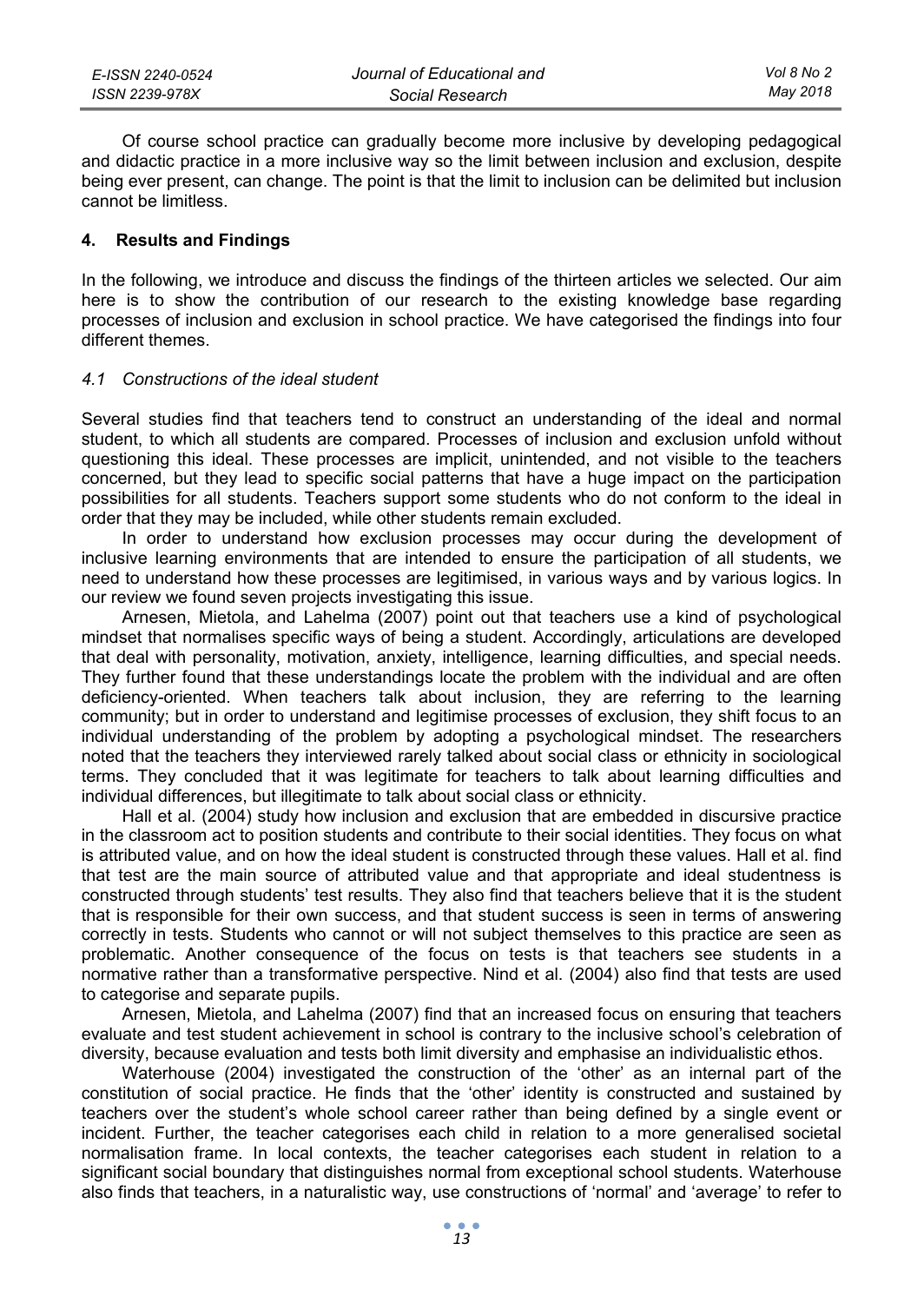| E-ISSN 2240-0524 | Journal of Educational and | Vol 8 No 2 |
|------------------|----------------------------|------------|
| ISSN 2239-978X   | Social Research            | Mav 2018   |

some students while others are seen as outliers. These students appear to be an ever-present concern to teachers.

Waterhouse argues that research needs to address the societal reaction rather than rulebreaking. Data shows the importance of the societal reaction in different examples. When a student labelled as exceptional acts or reacts in a normal way, they often continue to be defined by a pathological model but explained as unusual, surprising, or inexplicable. When the same student acts or reacts in an exceptional way, it is explained as expected and usual. In this way, the 'other' identity endures, because both normal and exceptional behaviour facilitate the teacher's interpretation of a classroom's social practice as normal.

Waterhouse concludes that the construction of the ideal student is used as a basis for teachers' interpretation of 'other', which is at the same time constructed as the 'ideal other'. The teachers attempt to normalise some 'others', while other 'others' are excluded.

Tuval and Orr (2009) show in their study how daily discourses and school activities serve stratification. Even though inclusion is the declared school ideology, some students are represented as weak while others are not. This dichotomy seems to be tolerated partly because the activities leading to stratification are incorporated within school routines and unnoticed, and partly because it is represented as a response to the self-evident reality of students' unequal intellectual potential. The researchers investigated how school systems create exceptional students, aiming to discern the underlying construction of the school's reality through teachers' discourses and activities.

Tuval and Orr conclude that the ideology of inclusion and the practice of stratification are incompatible, and that the discourse by which specific students are represented is based on stratification rather than diversity. The result is that some students are considered normal and others exceptional. They also conclude that academic diversity between students was represented within the schools as negative, problematic, and erratic, rather than being appreciated. For example, students who failed to acquire specific reading skills were labelled slow, and divergence from the teachers' constructions of the 'ideal' student was represented as a problem for the teacher. In evaluation meetings, teachers pronounce students to be strong or weak; low academic achievements were represented as 'lack of ability' or 'a problem of ability'. The way in which classroom space was organised itself became hierarchical, as well as students' organisation into smaller groups. Finally, even though teachers are aware of their differential behaviour towards specific students, they attribute it to the reality of the children's ability.

In general, the research included in this review identifies particular social processes in school practice that categorise and stratify students, leading to the exclusion of specific students. The construction of the ideal student through tests, values, expectations, individualisation, and potential is used as the norm to which all students are compared. The teachers develop specific expectations about the behaviour of specific students, which maintain social order in the learning community. Tests and evaluation also support these processes and set limits to inclusion.

The research surveyed in this review also shows that inclusion and exclusion processes are constructed through an individual rather than relational understanding of problems and strategies, and that a psychological mindset is dominant when exclusion needs to be legitimised in a school context.

#### *4.2 Students' own production of inclusion and exclusion*

Research has also been conducted into the part played by school students themselves in inclusion and exclusion processes. Benjamin et al. (2003) focus on students' interaction in inclusion and exclusion processes and with their teachers. They argue that inclusion and exclusion are complex processes, enacted moment-by-moment by students and teachers. The focus is on how students negotiate their way through these moments and how they position themselves as active members of classroom micro-cultures. Benjamin et al. attempt to understand how membership of specific categories is implicated in the production of the subjects' positions. To understand these classroom micro-cultures, the study looks beyond the local production of meaning (the classrooms themselves) and examines the wider context of the network of power relations in which that production is embedded. The study illustrates that negotiations are contingent on (although not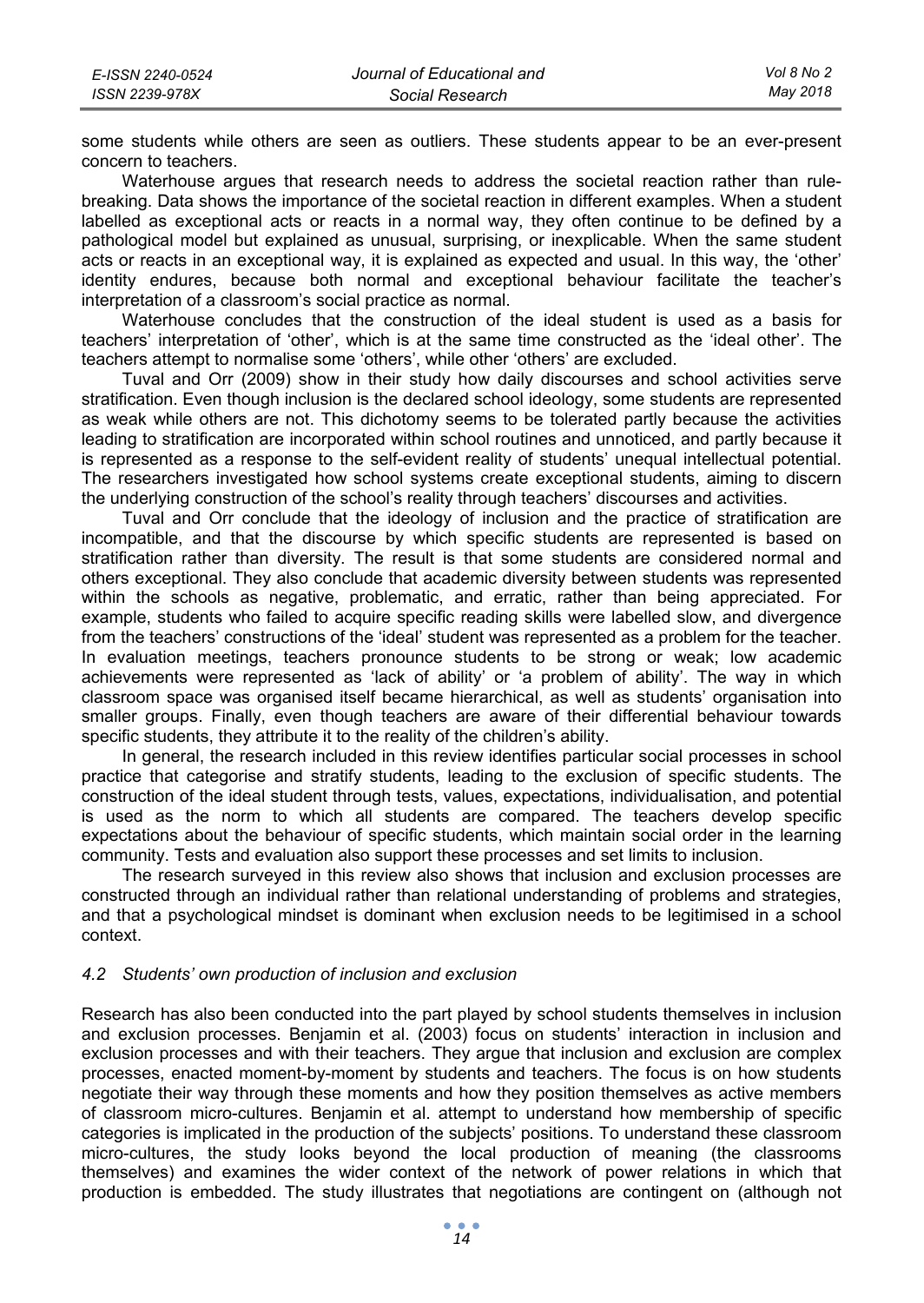| E-ISSN 2240-0524 | Journal of Educational and | Vol 8 No 2 |
|------------------|----------------------------|------------|
| ISSN 2239-978X   | Social Research            | May 2018   |

determined by) a web of intersecting indices of difference. It is shown that students are active participants in these negotiations, but that the negotiations themselves are far from arbitrary. They are produced through a complex constellation of systemic indices of difference – primarily those of social class, race/ethnicity, gender/sexuality, and perceived academic ability. Berry (2006) displays how some teachers expect students to help and care for one another, thereby creating an inclusive community when the activity is classroom conversations. The dominating ethical discourse of helping one another illustrates the extent to which interdependence is the expected norm in this classroom. During whole-class lessons, students literally speak through their peers. For instance, during a whole-group lesson, one girl had raised her hand to respond to a teacher's question, but hesitated when called upon. Another girl whispered the correct response to her, and then she repeated it aloud. The teacher accepted both the answer and the behaviour saying: 'Okay, a little help from a friend'. In another classroom, this might have been considered a form of cheating.

This culture in the classroom gives opportunities for legitimate peripheral participation to students who have difficulties. But when the activity is small-group interactions, students with difficulties can be marginalised, because there is no specific support or distribution of roles (or other didacticisation) in the group. Students are largely on their own in developing relationships within their groups. The teacher merely hopes that everyone is involved in the task.

#### *4.3 Space and artefacts*

Gabel et al. (2013) analyse how seemingly neutral uses of words and space have the power to exclude those students who differ from the majority. For example, excluding processes take place when students have to go to another room in order to receive the right support, or when they are positioned close to the teacher to receive quick and continuous support. In this way, space places students in positions and distributes power and rights and places become landscapes of situated identity. Moreover, Gabel et al. highlight that even though students share the same space, they are a part of structures that create different positions that include and exclude the students. These findings underpin their argument that an increased attention to socio-spatial relations can lead to a change in a person's place and position, which can support practices that are more inclusive.

In line with Gabel et al. (2013), Goodfellow (2012) finds that school spaces are not neutral but co-construct students' positions. They show that space and artefacts contribute to the categorisation of students, and that these different categorisations function as a patchwork that contributes to the student's self-perception and identity. In their work, which draws on photos and narratives, they give examples of students who show photos and talk about their feelings of inadequacy and difference, for example when others are assigned the title 'Student of the Month' or when materials are classified in terms of 'age appropriateness' so as to serve as a marker for the normal.

Nind et al.'s (2004) pilot study focuses on inclusive school cultures and interactions between students and teachers, and how these relate to the larger context of national policy on inclusive education. In their search for inclusion, they were surprised to find that the exclusionary processes emerged very strongly in their data.

The data shows how the physical environment contributes to non-participation for some students. This may happen when students are sent to a different room, when they have left their books at home, or when a student's lack of participation increases to the point where they need help to complete a task, for instance being helped to find a textbook or write on the board. The study further emphasises that there seems to be a notion of the ideal student or ideal class constructed by the teacher, and that tests are used in an exclusionary way to categorise and separate students.

#### *4.4 The significance of relations*

According to the research included in this review, the relationship between teacher and students impacts very strongly on whether the student is at risk of being included or excluded. One study finds that teachers tend to exclude problems from the classroom by labelling and categorising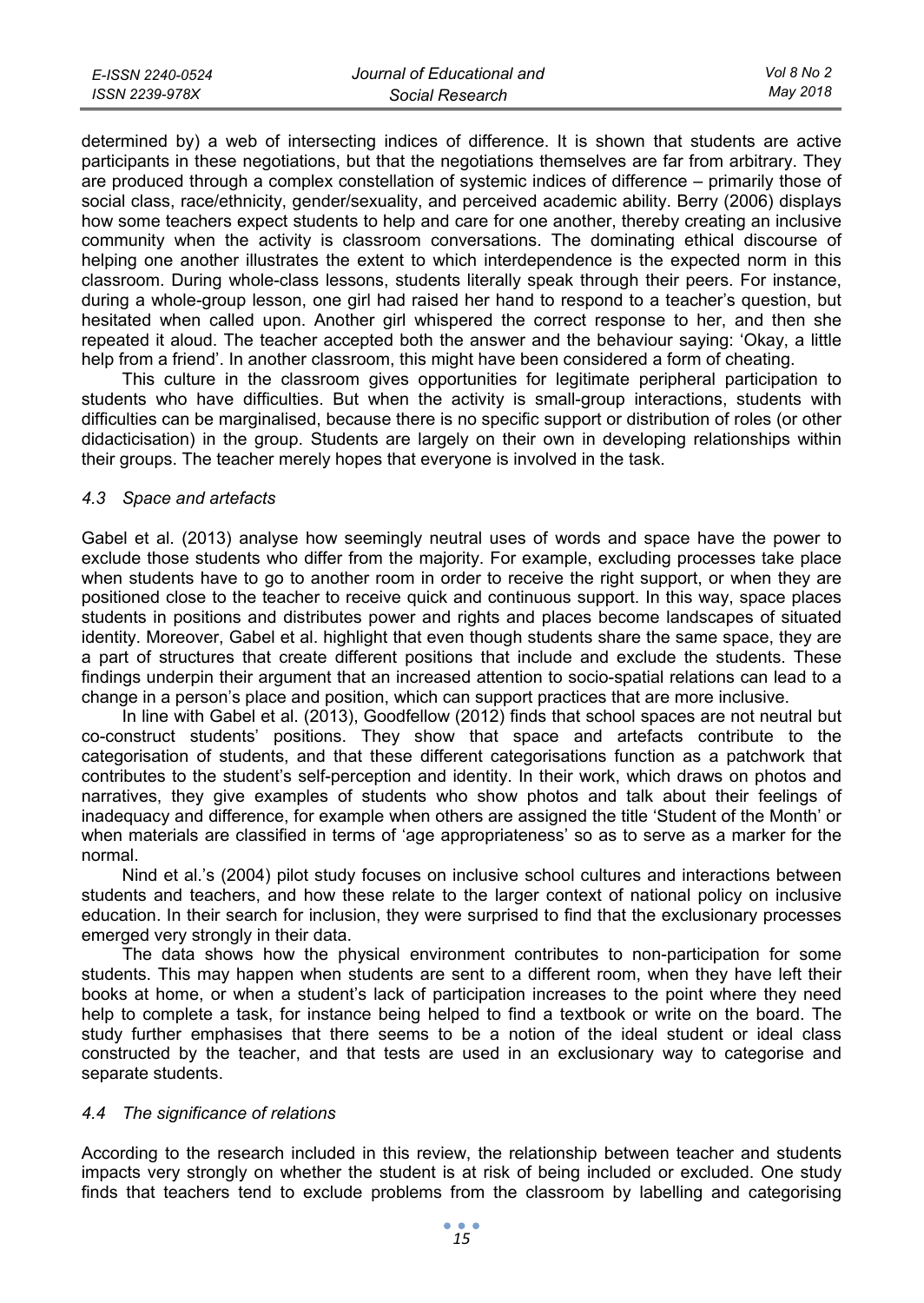| E-ISSN 2240-0524 | Journal of Educational and | Vol 8 No 2 |
|------------------|----------------------------|------------|
| ISSN 2239-978X   | Social Research            | Mav 2018   |

students, and that exclusion is the most common response given the teacher's need for control in the classroom (Orsati & Causton-Theoharis 2013). The study concludes, however, that relationships between teacher and student empower the teacher to see past the labels and learning difficulties. Teachers can support students' differences from the constructed norm by 'trusting, communicating, and listening', and this in turn impacts on the predominant discourse of exclusion as a natural and necessary meaning in action in order to sustain control in the classroom. As one teacher said: 'Most of the time I'm able to bring him down cause I've built a relationship with him... I think the key thing with these kids is building a relationship with them' (Orsati & Causton-Theoharis 2013, p. 520).

Mamas' study (2013) of inclusive processes finds that relations between individuals and the interconnected, structural conditions of society, school, and the classroom constitute important barriers to inclusion. The study points out that the medical model is still prevalent within the inclusion discourse. It urges that more knowledge and openness in addressing the diversity of learning needs are essential. Furthermore, the study point out that inclusion seems to be a holistic and ongoing process and one which enhances the overall development of all students. The study concludes that inclusion must be understood as a continuum.

Carrington, Allen, and Osmolowski (2007) report on a participatory action research project exploring students' use of photographs as a research strategy for understanding the processes of inclusion and exclusion in their school. The focus is on relationships with peers and with their teachers. The researchers recommend that the photos taken by the students should centre on identity, position in the group, social networks, class groupings, hierarchies, relationships, achievement, failure, support, learning, leisure, sport, and spaces in the environment. The students' own narratives indicate that they want to be valued and respected and to be a part of a school community where they feel they belong and can make a contribution. Additionally, the study point out that inclusion is primarily concerned with special educational needs.

Duran et al. (2013) focus on the important role of school students' social competences for whether a student is included or excluded in school practice. To test their hypothesis that students rated with high levels of social skills are subject to less disciplinary exclusion, they investigate and find a relationship between students' social skills and disciplinary exclusion. They confirm this by showing that students rated as having low social skills are 12.5 times more likely to be excluded. Furthermore, the analysis supports findings from other studies showing that there is a relation between students' individual characteristics, their scores on social skills, and the resulting risk of exclusion. Here their analysis shows that in school it is beneficial to be a girl, not having any diagnose and to come from a higher-income family. Looking to future research, they highlight that social competencies can work as mediators for inclusion, and they suggest further research on relations between social competencies and risks of exclusion in order to identify strategies to reduce processes of exclusion.

These findings underpin how the above-mentioned themes are interrelated by the continuous and implicit normative judgements of the students themselves. They also show how social practice in school can be understood through ongoing processes of inclusion and exclusion.

#### **5. Discussion**

A twin-track approach that combines research in the development of inclusive learning environments with research in the constitution of social practice in a school context will allow us to produce knowledge of the relation between inclusive school practice and the reproduction of social structures and patterns of inequality. It will yield a deeper understanding of whether and how inclusive schools are in fact capable of e.g. reducing social heritage, as is one of the main goals in the Salamanca Declaration– 'regular schools with this inclusive orientation are the most effective means of combating discriminatory attitudes, creating welcoming communities, building an inclusive society and achieving education for all' (UNESCO 1994, p. 9) – or whether, even though teachers and school leaders really want to develop inclusive schools, there is still a strong association between students being labelled as exceptional and coming from families with few social and economic resources. Further, we can investigate how different social and economic groups are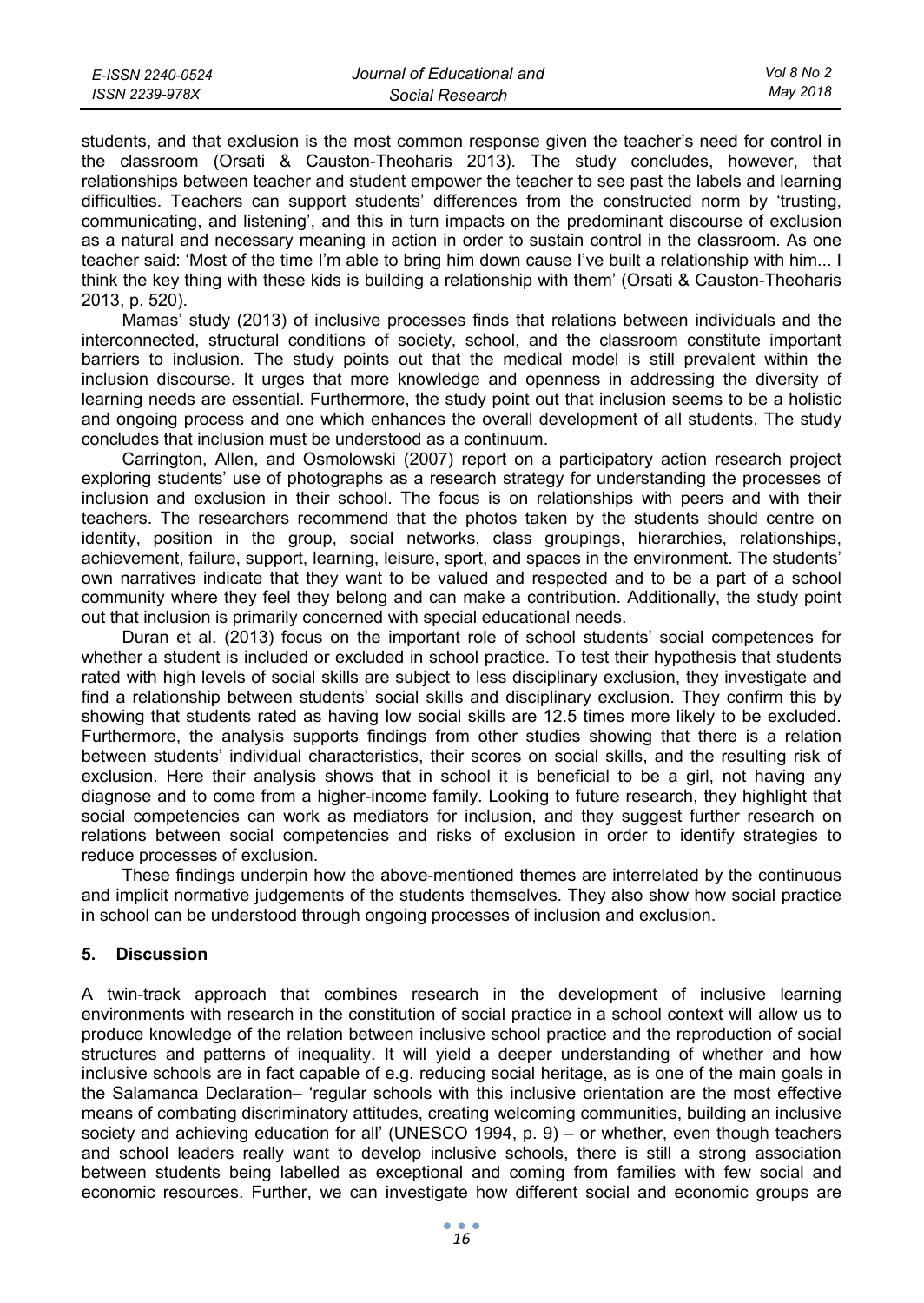| E-ISSN 2240-0524 | Journal of Educational and | Vol 8 No 2 |
|------------------|----------------------------|------------|
| ISSN 2239-978X   | Social Research            | Mav 2018   |

represented by different kinds of categories, or how students from families with different economic and social resources are supported in their focus on school and learning in inclusive learning environments.

Investigating the relation between inclusive school practice and the reproduction of social structures and stratification, then, the question is how the idea of the inclusive school can challenge schools' way of reproducing social heritage, normally legitimised through pedagogical and didactic reasons and perspectives, in order to develop school practice that in fact reduces social heritage. From this point of view, rather than including students with special needs, inclusion is about constructing social practices in a school context which ensure that all students have the same possibilities to participate and be educated. Rather than focusing on pedagogical and didactic practice and improving collaboration between teachers and other educators, these strategies are a matter of improving and qualifying the handling of *both* inclusion *and* exclusion processes as part of developing inclusive learning environments.

In our investigation of both inclusion and exclusion processes, we thus need to identify how and which differences are given attention when teachers and other educators construct the limits to inclusion. In this work, focus on both acting, meaning-making, semantics and artefacts as well as space seems to be important in order to give more attention to the constitutive processes of inclusion and exclusion. Identifying all parts of and levels in the constitution of social practice in a school context, the aim is to pursue and rethink inclusive education as more than a question of pedagogical and didactic strategies and methods.

#### **6. Conclusion**

Of the 1,257 articles surveyed, thirteen relate to the question of the constitutive mechanism of social practice through processes of inclusion and exclusion. These thirteen articles – twelve qualitative studies and one quantitative study – can be categorised into four central themes. (1) Investigation of how teachers' actions, teaching, and meaning making impact on student participation through analyses of the construction of otherness, normality, deviance, discourses, stratification, and representation. (2) Investigation of how students themselves impact on inclusion and exclusion processes in public schools and how the students themselves are active in these processes – also when it comes to meeting the expectations of being exceptional. (3) Investigation of how artefacts, space, and organisation impact on student participation and inclusion. (4) Investigation of how relations between teachers and students and among students impact inclusion and exclusion processes in public schools.

Across the studies, there seems to be a pattern of school practice constructed through negotiation of norms, values, rules, and routines through social processes, interactions, and relationships, leading to a specific social order that limits inclusion. The studies also show that the construct of the ideal student through various kinds of markers has a huge impact on these limits.

Also across the studies, there seems to be a pattern of school practice reproducing social stratification and social power structures related to social and economic inequality, gender og ethnic through pedagogical and didactic practice and teachers' and other educators' procedures that legitimises these patterns. These tendencies are not surprising or representative of new knowledge as such. But in relation to educational research in the field of inclusion, these findings are important and not always given enough attention. This might be because the focus in pedagogical research on developing a more inclusive educational practice has not in general taken into account how learning communities are established through *both* inclusion *and* exclusion processes. From a sociological perspective, it is important to underline that as we explore inclusion and how we can develop inclusive learning environments, these underlying and self-evident patterns must be identified and made visible so that they are capable of being influenced. If the fundamental mechanism of social practice is not taken into account when investigating how to develop inclusive pedagogical and didactic practice, the inclusive pedagogical and didactic practice will most likely fail.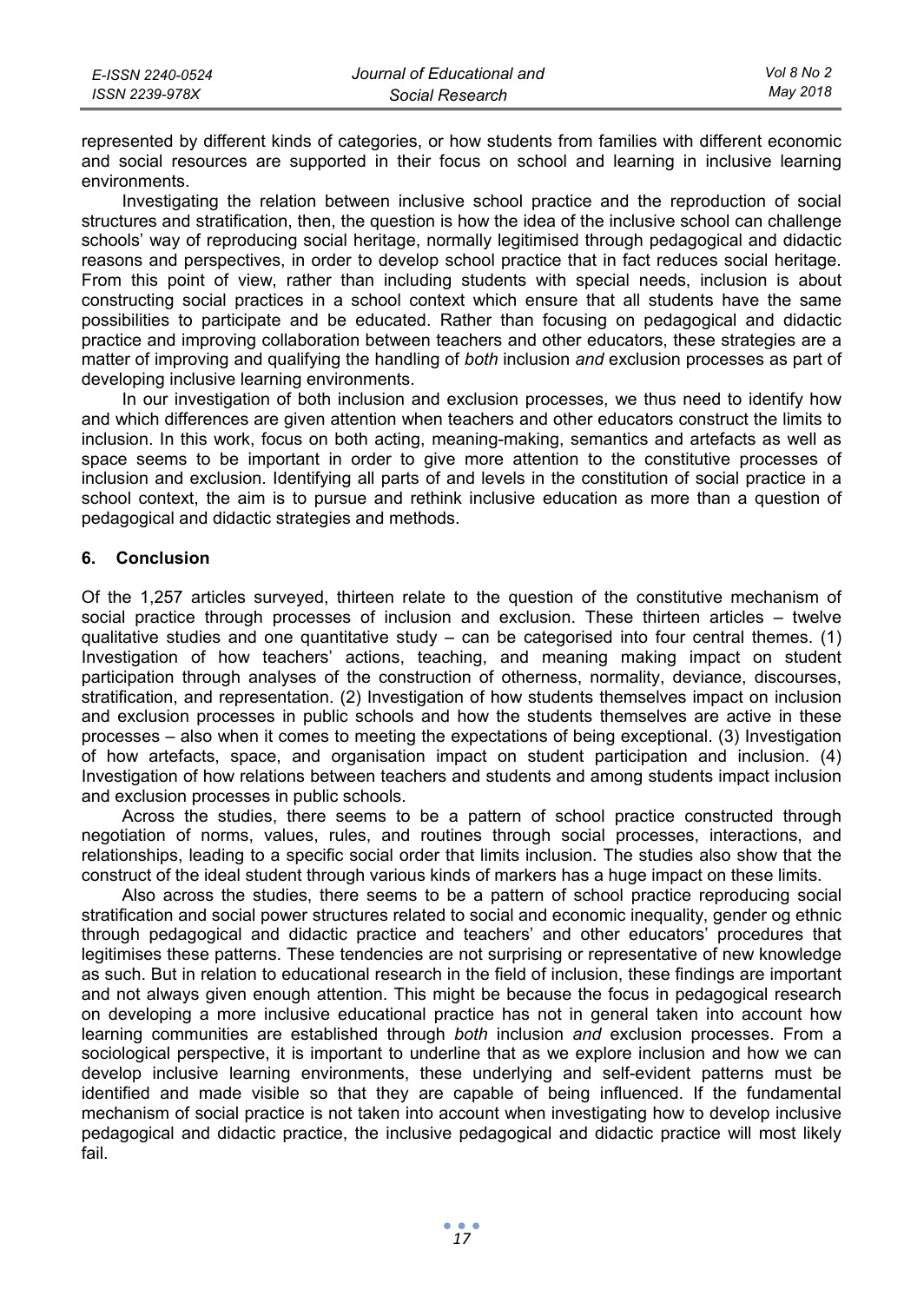#### **References**

Ainscow, M., Booth, T., & Dyson, A. (2006). *Improving Schools, Developing Inclusion*. London: Routledge.

- Allan, J., & Slee, R. (2008). Chapter nine: Doing Inclusive Education Research. In S. Gabel & S. Danfort (Eds.), *Disability & the Politics of Education: An International Reader*, 141–159. New York: Peter Lang Publishing.
- Arnesen, A., Mietola, R., & Lahelma, E. (2007). Language of inclusion and diversity: Policy discourses and social practices in Finnish and Norwegian schools. *International Journal of Inclusive Education, 11*(1), 97- 110
- Avramidis, E., & Norwich, B. (2010). Teachers' attitudes towards integration / inclusion: A review of the literature. *European Journal of Special Needs Education, 17*(2), 129-147.
- Becker, H. (2008). *Outsiders.* Copenhagen: Hans Reitzel.
- Benjamin, S., Nind, M., Hall, K., Collins, J., & Sheehy, K. (2003). Moments of Inclusion and Exclusion: Pupils negotiating classroom contexts. *British Journal of Sociology of Education, 24*(5), 547-558.
- Berry, R. A. W. (2006). Inclusion, Power, and Community: Teachers and Students Interpret the Language of Community in an Inclusion Classroom. *American Educational Research Journal*, 43(3), 489-529.
- Bjerre, J. (2015). Inklusion: fra sociologisk begreb til performativ selvmodsigelse. *Cursiv*, 15, 125–142. København: Aarhus Universitet. (Bjerre, J. (2015). Inclusion: From a sociological concept to a performative contradiction in terms. Cursiv, 15, 125–142. Copenhagen: Aarhus University.
- Booth, T., & Ainscow, M. (2002). *Index for Inclusion,* CSIE

Bourdieu, P. (1998). *Practical reason, on the theory of action*. Cambridge: Polity

- Bourdieu, P., & Wacquant, L. J. D. (1992). *An invitation to reflexive sociology*. Chicago: University of Chicago Press.
- Bourdieu et al. (1999). *The Weight of the World: Social Suffering in Contemporary Society*. Cambridge: Polity Press, Blackwell Publishers.
- Brantlinger, E. (1997). Using Ideology: Cases of Non-recognition of the Politics of Research and Practice in Special Education. *Review of Educational Research*, *67*(4), 425–59.
- Bruner, J. (1990). *Acts of meaning, four lectures on mind and culture*. Cambridge, Mass: Harvard University Press.
- Carrington, S., Allen, K., & Osmolowski, D. (2007). Visual narrative: A technique to enhance secondary students' contribution to the development of inclusive, socially just school environments – lessons from a box of crayons. *Journal of Research in Special Educational Needs, 7*(1), 8-15.
- Clarke, C., Dyson, A., & Millward. A. (Eds.) (1998). *Theorizing Special Education*, London & New York: Routledge.
- Donzelot, J. (1995). Promoveringen af det sociale*. Dansk Sociologi*, 6(3), 92–124.(Donzelot, J. (1995): Promotion of Sociality. Copenhagen: *Danish Sociologi,* 6(3), p. 92-124)
- Duran, Jaime B., Zhou, Qiong, Frew, Leigh Ann, Kwok, Oi-Man, & Benz, Michael R. (2013). Disciplinary exclusion and students with disabilities: The mediating role of social skills. *Journal of Disability Policy Studies*, 24(1), 15-26.
- Egelund, N., & Tetler, S. (2009). *Effekter af specialundervisning.* Copenhagen: Danmarks Pædagogiske Universitetsforlag.(Egelund, N. And Tetler, S. (2009): The Effects of Special Education. Emdrup: DPU)
- Ehn, B., & Löfgren, O. (2006). *Kulturanalyser*. Århus: Forlaget Klim. (Ehn, B., & Löfgren, O. (2006). Cultural Analysis. Århus: Forlaget Klim).
- Farrell, P. (2001). Special Education in the Last Twenty Years: Have Things Really Got Better? *British Journal of Special Education*, *0*(*29*).
- Florian, L. (2005). Inclusive Practice: What, Why and How? In K. Topping & S. Maloney (Eds.). *Inclusive Education*, 13-26. London: Routledge
- Gabel, S., Cohen, L., Carie J., Kotel, K., & Pearson, H. (2013). Intellectual Disability and Space: Critical Narratives of Exclusion. *Intellectual and Developmental Disabilities*, 51(1), 74-80.
- Goffman, E. (2014). *Stigma.* Copenhagen: Samfundslitteratur.
- Goodfellow, A. (2012). Looking Through the Learning Disability Lens: Inclusive Education and the Learning Disability Embodiment, *Children's Geographies*, 10:1, 67–81, DOI: 10.1080/14733285.2011.638179
- Hall, K., Collins, J., Benjamin, S., Nind M., & K. Sheehy (2004). SATurated Models of Pupildom: Assessment and Inclusion/Exclusion. *British Educational Research Journal* Vol. 30, No. 6, December 2004
- Hansen, J. H. (2016). Social imaginaries and inclusion. In M. A. Peters (Eds.), *Encyclopedia of educational philosophy and theory.* Singapore: Springer, pp. 1–6.
- Hansen, J.H., Andersen, B.B., Højholt, A., Morin, A. (2014). *Afdækning af forskning og viden i relation til ressourcepersoner og teamsamarbejde*. Undervisningsministeriet.
- (Hansen, J.H., Andersen, B.B., Højholt, A., Morin, A. (2014). *Review of Research and Knowledge in relation to Educators and Teamwork.* Copenhagen: The Danish Ministry of Education)